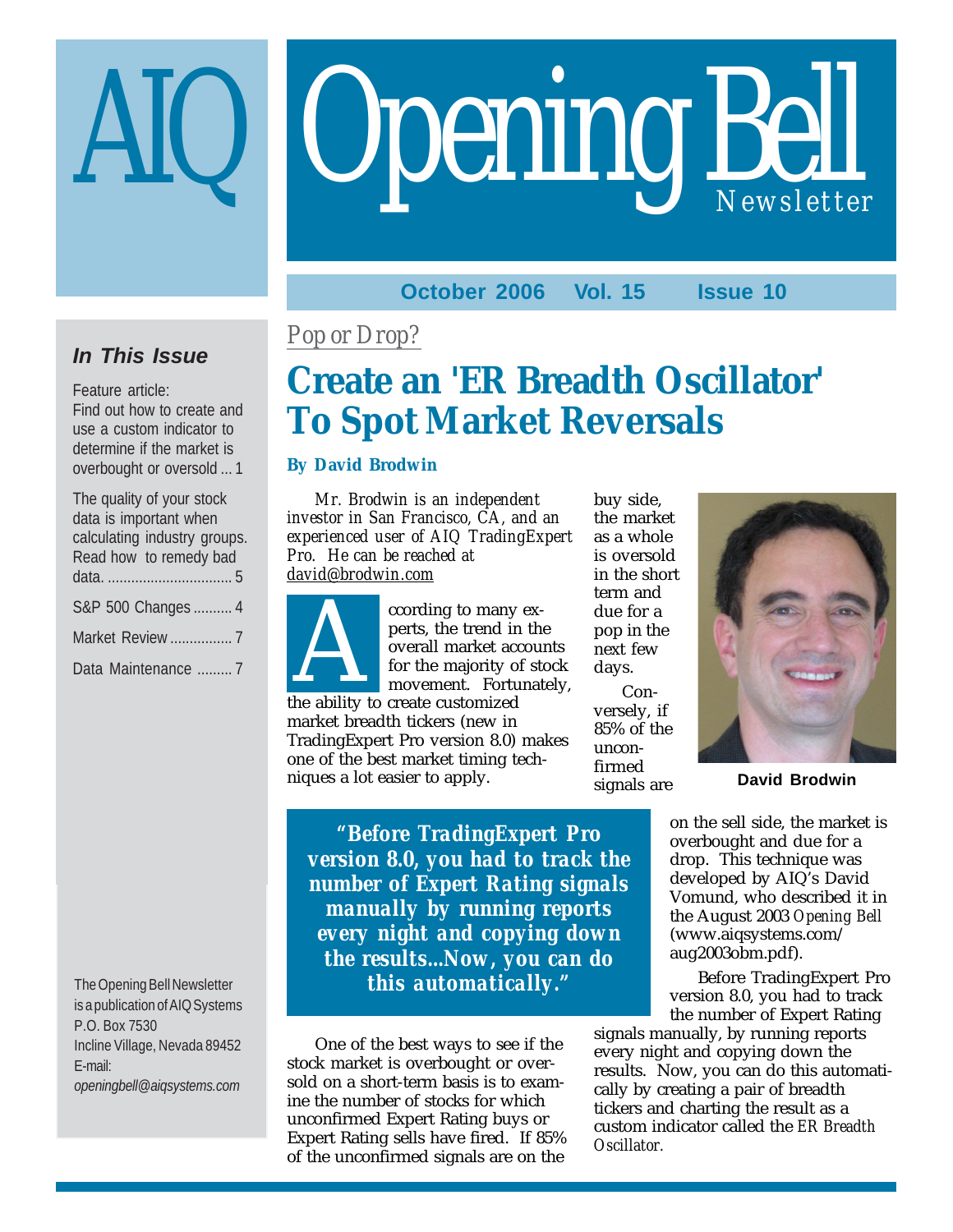it looks like <u>Figure</u> || || ||<br>1 || 1 ot's walk When you have the custom indicator properly set up, **1**. Let's walk through the process of creating this indicator, and then look at how to interpret it.

## **First, create the EDS file:**

To create the ER Breadth Oscillator, begin by setting up a simple, seven line Expert Design Studio (EDS) file. Name this program "Breadth Tickers.eds." In the listing below, I've added line numbers so I can describe more easily what the program does, but you shouldn't include these numbers in your own program.



**Figure 1.** Daily chart of S&P 500 index. Indicator window displays custom indicator showing the ratio between unconfirmed expert rating buy and sell signals firing in the SP1500 list.

## **AIQ Opening Bell Newsletter**

**David Vomund, Publisher G.R. Barbor, Editor P.O. Box 7530 Incline Village, NV 89452**

AIQ Opening Bell does not intend to make trading recommendations, nor do we publish, keep or claim any track records. It is designed as a serious tool to aid investors in their trading decisions through the use of AIQ software and an increased familiarity with technical indicators and trading strategies. AIQ reserves the right to use or edit submissions.

While the information in this newsletter is believed to be reliable, accuracy cannot be guaranteed. Past performance does not guarantee future results.

**© 1992-2006, AIQ Systems**

- 1: ERup if [er up] >= 95.
- 2: ERdown if [er down] >= 95.
- 3: ERupCount is tickerudf("ERup",[high]).
- 4: ERdownCount is tickerudf("ERdown",[high]).
- 5: ERnet is (ERupCount / (ERupCount + ERdowncount) - 0.5 ) \* 2 .
- 6: LikelyPop if ERnet > 0.70.
- 7: LikelyDrop if ERnet < -0.70 .

Lines 1 and 2 specify that an Expert Rating buy occurs if the ER UP score is greater than 95, and likewise for an Expert Rating sell signal. The number of tickers that pass either the ERup rule or ERdown rule will be recorded in the breadth tickers that we'll create shortly.

Lines 3 and 4 read the breadth tickers to find the total number of buys and sells on any given day.

Line 5 calculates a user-defined function (UDF), called "ERnet," which combines the number of buy and sell signals as recorded in the breadth tickers. The sum is then scaled so that a score of 1 means all the signals that day were buys; -1 means all the signals that day were sells; and 0 means that the number of buys and sells were equal. This UDF is plotted as the ER Breadth Oscillator. These lines refer to [high] and not [close] because of the unique way that AIQ stores breadth information in its data files. For more on this, see the User Manual documentation for breadth tickers.

Lines 6 and 7 define rules that test for extreme values of the ERnet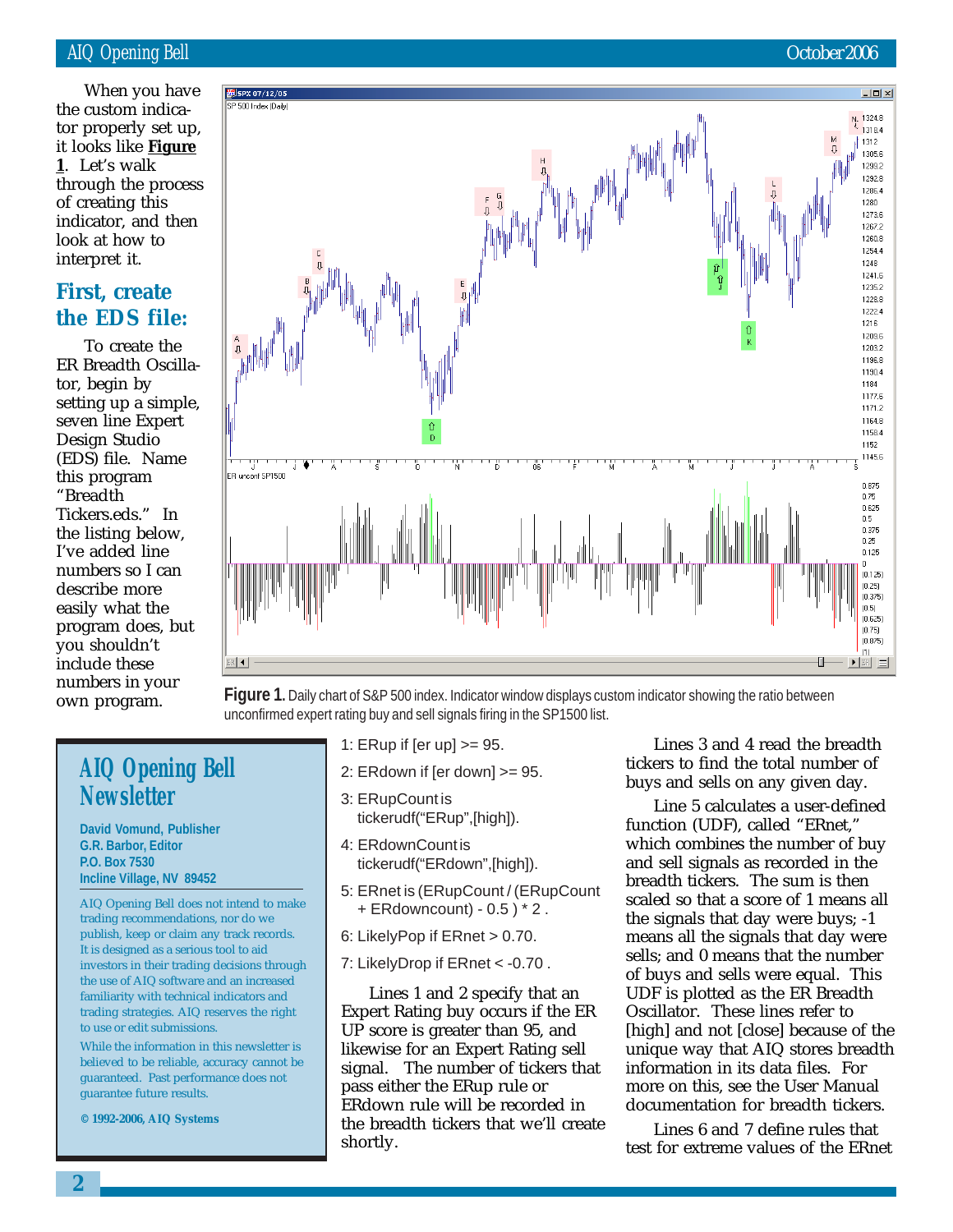function (greater than 0.7 or less than -0.7), which correspond to oversold and overbought conditions respectively. These rules are used to color significant bars in the ER Breadth Oscillator so they are easier to notice.

## **Next, create the breadth tickers:**

You must create two breadth tickers, one called ERUP which will track the number of Expert Rating buy signals, and one called ERDOWN which will track the number of sells. Go into Data Manager, select *Ticker>New* and specify a breadth ticker. Next, specify the stock list for which breadth will be tallied, the rule to be used as the basis for counting, and the EDS file in which that rule is specified.

The result will be something like **Figure 2**. In this example, I'm using SP1500 as the list, the EDS file called "Breadth Tickers.eds" and rules called ERup and ERdown. I've given the rules the same name as

> *"I use the ER Breadth Oscillator…to help determine whether to take a long or short bias for swing or position trades on individual equities. When the general market looks oversold I look for long entries, and viceversa when it is overbought."*

the breadth tickers only for convenience; it's not necessary to do it this way if you want to give them other names.

Once you have set up the EDS program and the breadth tickers, have your computer calculate them (in Data Manager select *Utilities>Compute Breadth Analysis*…). This could take minutes to hours depending on the speed of your computer and other factors.

Also, in the Data Retrieval module under *after update* click on *Update Breadth Tickers* so that your new breadth tickers will be automatically updated after each day's download. (For more details on breadth tickers go to www.aiqsystems.com, click *Upgrade,* and

then *TradingExpert.*)

## **Finally, create the custom indicator:**

In AIQ Charts, call up the custom indicator dialog box (*Chart>Settings> IndicatorLibrary>EDS Indicators…*) Click *Add* to create a new indicator, select the histogram format, and then specify the EDS file name (*Breadth Tickers.eds*), the user-defined function you want to plot (*ERnet*), and the name you want to appear when the chart is displayed (such as *ER Breadth Osc*).

Then call up the Color Studies dialog box (*Chart>Settings>Color Studies*). Navigate to the EDS file you created. Click *Create New Color Study…* to create two studies, one to color the oversold bars green, and another to color the overbought bars red (see **Figure 3** on page 4).

*Editor's note: For more information on Color Studies, please refer to the May 2001 Opening Bell. For information on creating a custom indicator, see the November 1999 issue.*

## **Using the Indicator:**

I use the ER Breadth Oscillator not to trade index funds or index options but to help determine whether to take a long or short bias for swing or position trades on individual equities. When the general market looks oversold, I look for long entries in my swing

## October 2006 AIQ Opening Bell

| Edit Ticker                           |                                                  |                        |  |
|---------------------------------------|--------------------------------------------------|------------------------|--|
| Ticker:                               | <b>ERUP</b>                                      | Type: Breadth          |  |
|                                       | Description: ER Up SP1500                        |                        |  |
| Source List: SP1500                   |                                                  | Active $ \nabla$       |  |
| EDS File:                             | C:\Wintes32\EDS\Custom indicators\Breath Ticker- |                        |  |
| EDS Rule:                             | ERup                                             |                        |  |
| Date Ranges:                          | Display As:                                      | Store As: -            |  |
|                                       | $\circ$ nnn nn/32                                | $C$ nnn nn/32          |  |
| First: 09/05/01                       | $\bullet$ nnnnn.nn                               | $\mathbf{e}$ nnnnn.nn  |  |
| Last: 09/01/06                        | $C_{\perp}$ nnnnn.nnnn                           | $\mathbf C$ nnnnn.nnnn |  |
|                                       | $\mathbb{C}$ nnnnnnnn                            | $\Gamma$ nnnnnnnn      |  |
| 0K<br>Cancel<br>Notes<br>Help<br>Data |                                                  |                        |  |

**Figure 2.** AIQ Data Manager *Edit Ticker* screen showing entries for new breadth ticker ERUP.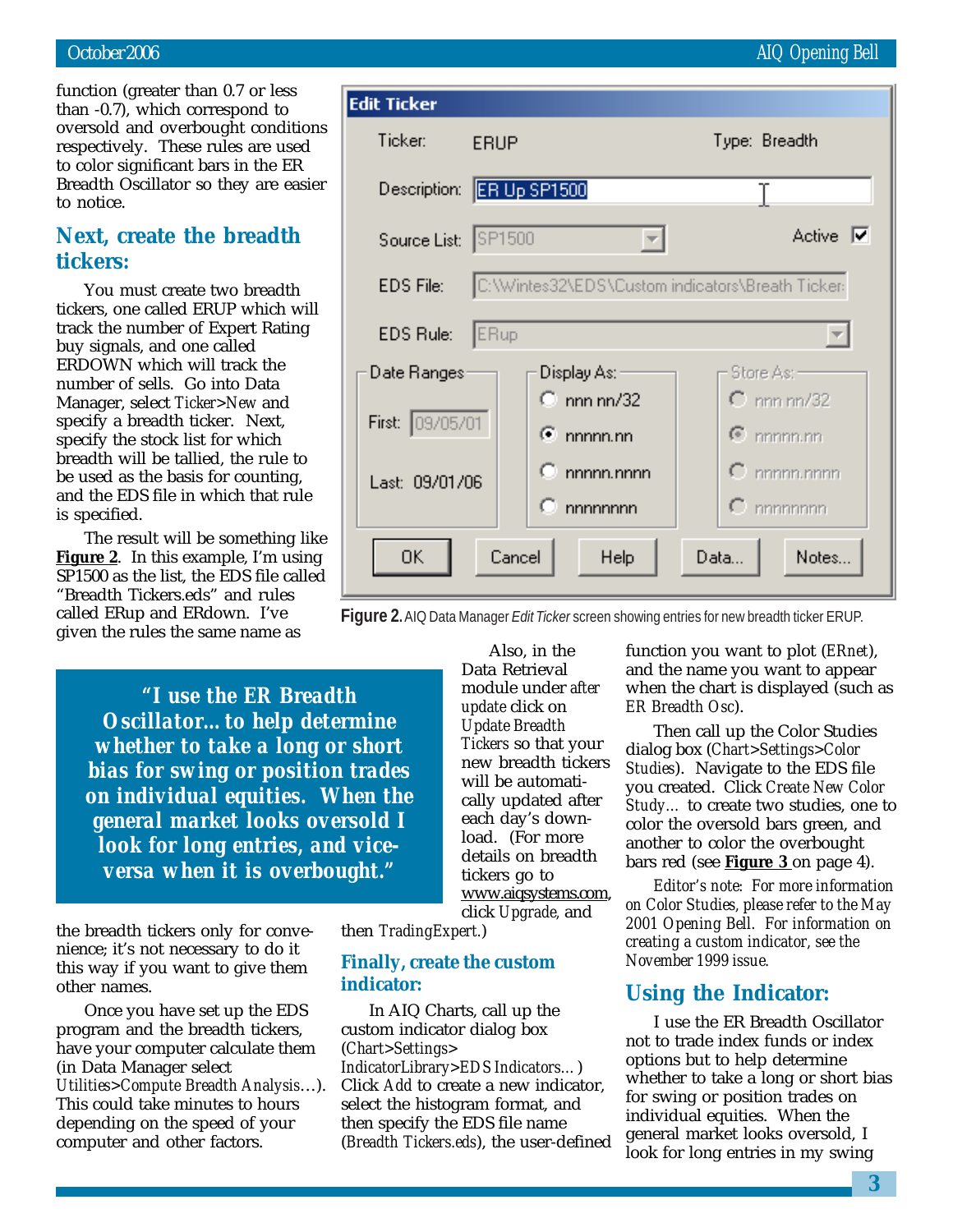## AIQ Opening Bell October 2006

helping me understand the impor-<br>tance of aligning swing trades with trades and vice-versa when it is overbought. (I'd like to credit AIQ power user Steve Palmquist for tance of aligning swing trades with overall market bias.)

In general, I have found that when using the ER Breadth Oscillator with the SP1500 list, scores greater than 0.75 and less than -0.75 are significant. However, for the purpose of this article, I set the cutoff at 0.70 and -0.70. This gives more signals.

Depending on your trading style and which list you are using, you might set the threshold higher or lower. For example, David Vomund uses a threshold of 85% when working with the SP500 list; this works out to  $+/-$  .93 on my rescaled indicator. To change the values, simply edit the sixth and seventh line in the EDS program to whatever numerical value you prefer.

Let's look at some of the specific signals generated by the ER Breadth Oscillator. These are marked by letters and arrows in **Figure 1**. At the periods marked by D, I, J, and K, a lot of Expert Rating buy signals fired. Significant market bottoms resulted, at least in the short term.

At periods marked by H, L, and

*"In my experience, Expert Rating sell signals that occur shortly after an intermediate-term market low usually represent a simple pause in the action rather than a serious correction."*

N, multiple Expert Rating sell signals fired for two consecutive days. Significant drops followed H and L, and N led to a short but tradable drop. Additional sell signals (at F, G, and M) marked short-term highs that could have been played profitably for a few days' gain, if tight stops were used. sponds based on overbought conditions will fire multiple false sell signals. For this reason, I always use a confirming signal with oscillators.

Finally, it's worth paying attention to signals that are not quite at the level of significance, if only to avoid taking trades in the

6/27/05, Figure 1 shows an ER unconfirmed score of 0.43, well below the threshold of 0.70 needed to trigger a long entry. But even if this is not sufficient to enter long, it's a good "heads up" that the time to enter new shorts is passed, and the smart trader will tighten up stops and begin to take profits on short positions.

*Users may download David Brodwin's EDS file shown in this article by visiting www.aiqsystems.com and selecting Opening Bell Monthly.*

*For documentation on how to use the Breadth Analyzer, visit www.aiqsystems.com, click Upgrades, TradingExpert Upgrade Site, and then Breadth Analyzer.*

#### **S&P 500 Changes**

No S&P 500 changes this month.

You have just configured a new Color Study. Please review your settings below. Use the "Back" button to make changes, or click "Finish" if done. When viewing the ER unconf SP1500 Indicator LikelyPop and the rule evaluates TRUE. draw the Histogram component(s) in this color: < Back Finish Cancel Help

**Figure 3.** AIQ Charts *Color Studies* function showing settings for new custom indicator.

Other sell signals, for example at wrong direction. For example, on points A, B, and E, were not effective. In my experience, Expert Rating sell signals that occur shortly after an intermediate-term market low usually represent a simple pause in the action rather than a

> Landry) suggest treating the first pause after a bottom or a major breakout as an important buying opportunity rather than a time to sell. At such times, stocks can easily "ride the bands" for several weeks, and any oscillator that re-

serious correction. Several respected advisors (for example Investors' Business Daily and Dave

**Review and accept new settings** 

 $\vert x \vert$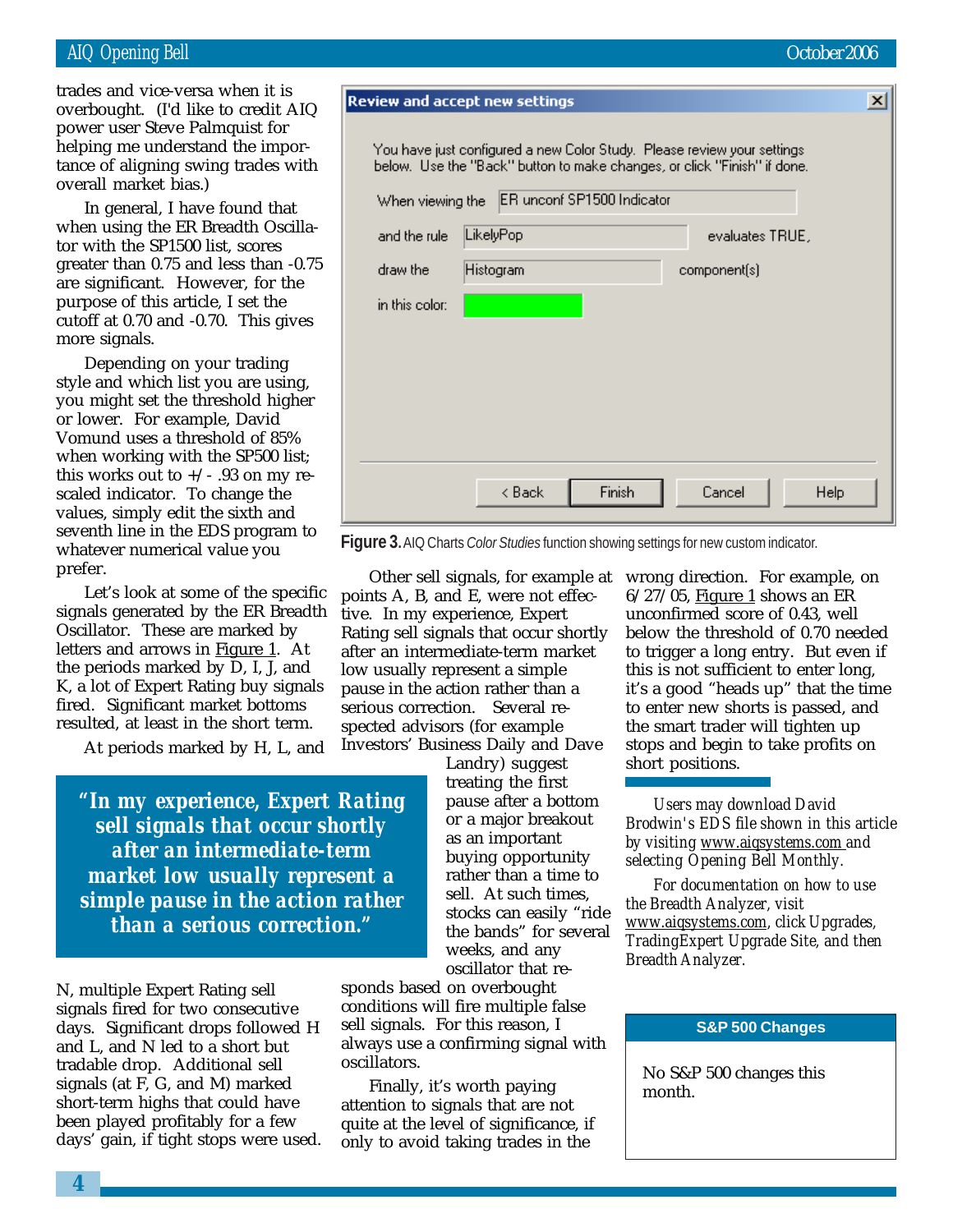## *What to Know About Group Calculations*

# **Quality of Your Stock Data Is Important When Calculating Industry Groups**

## **By David Vomund**

Washington Chem AIQ released<br>TradingExpert in<br>the early 1990s, its<br>group/sector<br>analysis capability<br>was revolutionary. At that time one TradingExpert in the early 1990s, its group/sector analysis capability

could trade Fidelity sector funds but those were the only securities

family offers sector funds, and exchange-traded fund (ETF) families are rolling out new sector funds as well. iShares and PowerShares are leading the way. One can now run sector analysis on tradable securities.

Still, there are many advantages

needs.

*"Since AIQ groups are calculated based on the stocks in your individual database, the quality of your stock data is important. Bad stock data directly affects the stock's group and sector readings."*

that could be traded that tracked industry sectors. That has changed. Now the Rydex mutual fund

 $\Box$ e $\times$ AIQ Charts View Draw Explore TagList Window Hel  $\overline{\mathbb{R}}$ MEDIAS 05/09/06 (59 - 11) 05/09/06 Date: 05/1<br>Close: 1299<br>High: 1309.47<br>Low: 1290.09<br>Open: 1302.35  $\begin{array}{c} \n (1.97) \\
 (0.26) \\
 \hline\n 4.84 \\
 \hline\n 9.43\n \end{array}$ 2010年12月10日 Media (Daily) 2252.8 ER Up: 59 Down: 11 2048 **SP500**  $\Leftrightarrow$  ZALL 1843.2 →<br>- ↑ AUTOM<br>- ↑ BANKING<br>- ↑ CAPGOODS 1638.4 - ⊕ CAPGOODS<br>- ⊕ COMPT<br>- ⊕ CONSU<br>- ⊕ FINAN<br>- ⊕ FOODS<br>- ⊕ FOODS<br>- ⊕ FOODS<br>- ⊕ FOODS 1433.6 1228.8 THE THEFT THE T — † FUUDS<br>— † HEALT<br>— † HOUSE<br>— † NATERIAL<br>— † MATERIAL<br>— † MATERIAL  $ER$   $\vert$   $\vert$   $\vert$   $\vert$  $\Box$  $\blacktriangleright$  ER  $\equiv$ IPG 12/02/05 (48 - 35)  $=$   $\Box$   $\times$ Interpublic Group (Daily) → MATERIAL<br>
→ MEDIAS<br>
→ ENTRTAIN<br>
→ PUBLISHN<br>
→ SERVICEA<br>
LA IPG 71.68 61.44 L⇔ SERVICEA<br>
L⇔ IPG<br>
--≫ PHARMBIO<br>
--≫ REALESTA<br>
--≫ SEMICOND<br>
--∞ SEMICOND  $51.2$ 40.96 30.72 20.48 ⊕ SERVI<br>⊕ TECHNLGY 10.24 **TELECHMS**  $E^*$  TRANP  $ER$   $\vert$   $\vert$  $\blacktriangleright$  ER  $\equiv$ 

Figure 1. Charts of AIQ's Media Group (upper chart) and Interpublic Group (lower chart), a stock in missed. the Media group. Note how stock's December erroneous price spike is reflected in the group price.

calculate groups specific to your equally important. That is different from some other methods, such as the capitalization weighted calculation

## **How Groups Are Calculated**

to using AIQ's group/sector capabilities to

AIQ calculates unweight-

ed industry groups. That means each stock's movement in a group is **DAVID VOMUND**

that Standard & Poor's uses.

Each AIQ group begins with a value of \$100. To calculate the next day's value, each stock's daily percentage change is averaged, and that average is then applied to the industry group. So if on the second day the average stock in the group rose 0.5%, then the group index would show a value of \$100.5 (100 x 1.005).

To calculate the volume of the group, the daily volumes on all the stocks in the group are averaged. High volume stocks play a more prominent role than low volume stocks in this calculation.

## **Data Maintenance Is Important**

Since AIQ groups are calculated based on the stocks in your individual database, the quality of your stock data is important. Bad stock data directly affects the stock's group and sector readings, resulting in a spillover effect.

It could happen that a group that should be at the top of the ranking only makes it to the midway point because one of the stocks within the group had an unadjusted stock split. If you are a top-down investor, that is an opportunity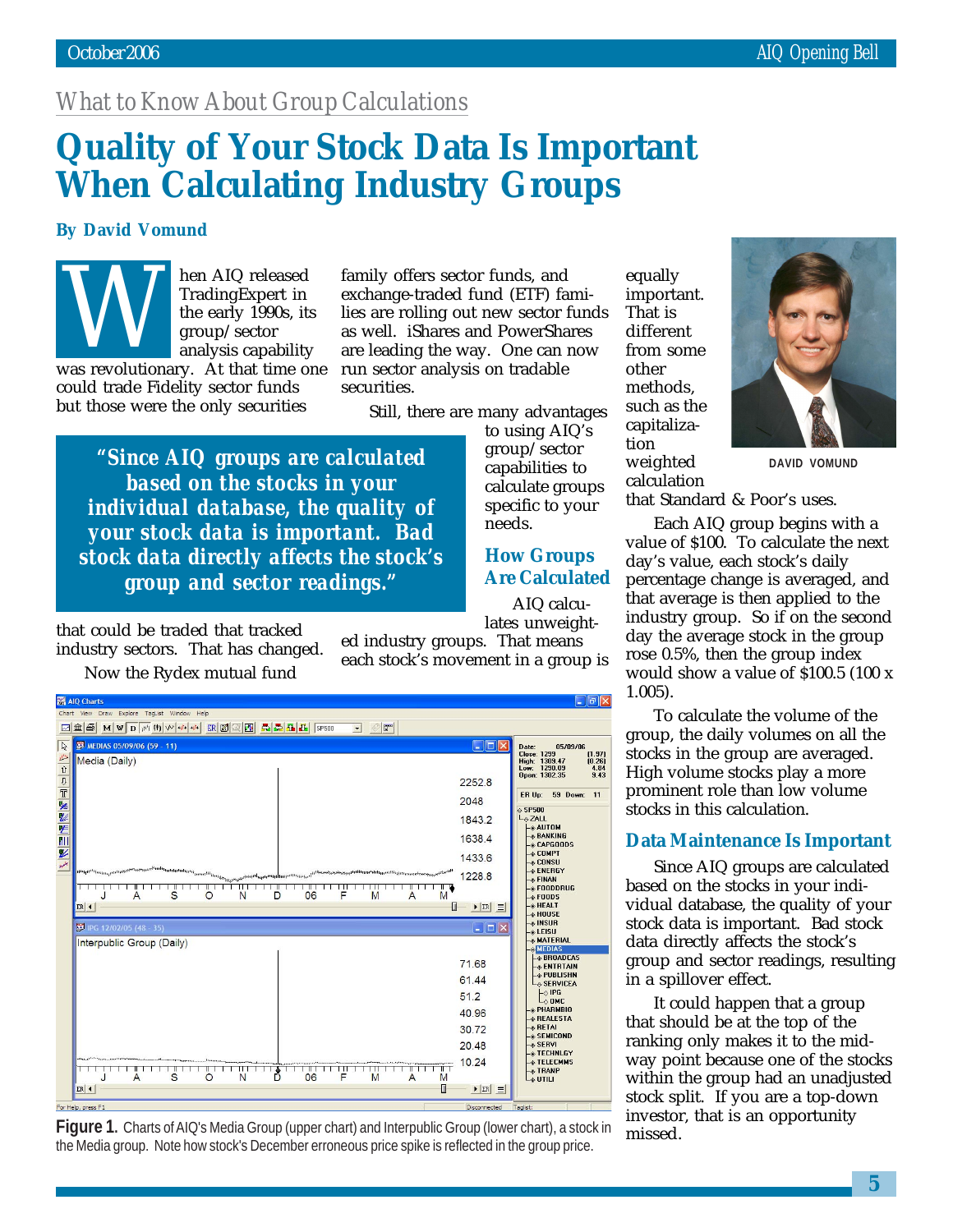## AIQ Opening Bell October 2006

data. Since sectors rarely gap up or<br>down 2.93p often signals had A good exercise is to browse through the sectors of an industry group structure looking for gaps in down, a gap often signals bad underlying data. Along the same lines, if the high or low price on a given day is clearly wrong, then it implies a bad stock price.

An example of bad data is found in **Figure 1**. The top chart shows a spike in the price of the Media group in early December. Obviously there is bad data in one of the stocks used to compute this sector. To find the problem, scroll through the groups that comprise the Media sector. When you find a similar problem in one of the groups, then scroll through the stocks within the group. In our example, Interpublic Group (IPG) had a bad high price on December 2. IPG was a \$9 stock with a high price of \$80 on that day.

To remedy the problem, go to Data Communications and run a *Selected Ticker* update on IPG using a start date before the bad price data (**Figure 2**). This will almost always correct the bad stock data.



**Figure 3.** AIQ Data Manager *Compute Group/Sector Indices* screen with Media group selected for recalculation.

#### AIQ Data Retrieval  $\Box$   $\Box$   $\mathsf{X}$ Data Retrieval Options | Setup Options | EDS Post Processing | Connection Log | Start Update Network: Thternet Lan Service: Dial/Data  $\blacktriangledown$ Source Update Cancel Comm  $\nabla$  Equities Futures C Master list  $\overline{\mathbf{v}}$ Indices Fundamentals C User list STYINDEX -Help  $\overline{\mathbf{v}}$ Markets Selected tickers Mutual Funds M Historical RT Exit IPG Auto Process Stock Splits/Dividends **Range** Distributions □ Check data and log errors C From last update <sup>®</sup> Reload history After update From: 09/21/05 To: 09/21/06 г Update Groups/Sectors Г **Update Breadth Tickers** Rank Fundamentals  $W$ hen г Compute Markets C Immediately  $C$  At:  $19:00$ г Generate Reports г **Print Reports** г Print Messages E Erase Messages Saye Setup

**Figure 2.** AIQ Data Retrieval screen with setup to reload data for ticker IPG for period 09/21/05 to 09/21/06.

Now it is time to recompute the industry group. In Data Manager, click *Utilities* and *Compute Groups/*

*Sector Indices*. Under *Selected Group Symbol(s),* highlight the industry group and enter a date place and some bad stock data is corrected automatically after the following day's download. Therefore, you might find a group with a bad data spike but proper data in the underlying stocks. In this case, simply recalculate the group.

Longtime AIQ users know that correcting issues with bad end-of-

*"TradingExpert Pro has a data correction program in place and some bad stock data is corrected automatically after the following day's download."*

range that covers the bad price date through the current date (**Figure 3**).

TradingExpert Pro has a data correction program in

day stock data is greatly improved, so the process of fixing group data isn't required as often.

### **Group Structures**

TradingExpert Pro comes with two industry group structures: the Standard & Poor's structure and the AIQALL structure. The advantages and disadvantages of each structure